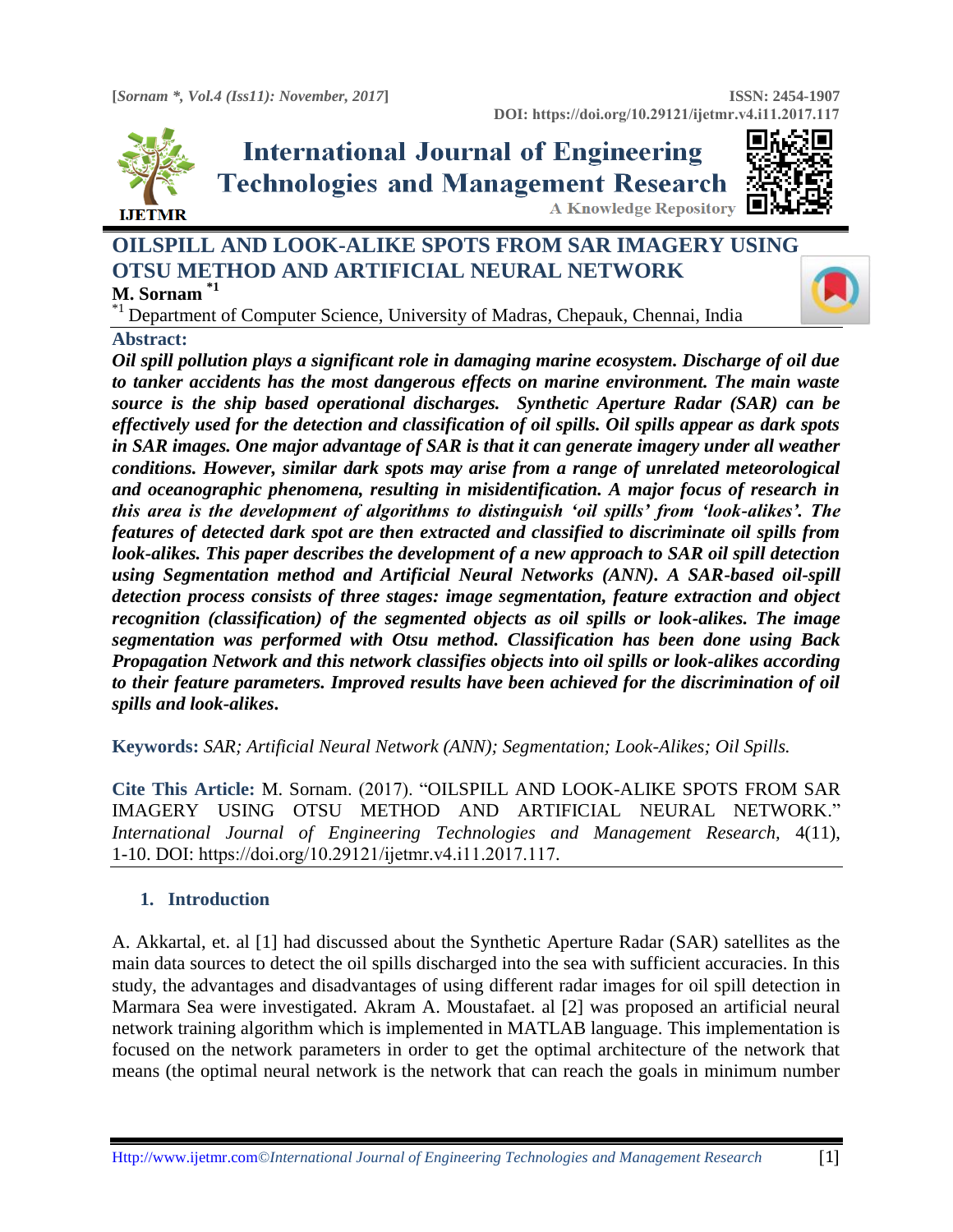of training iterations and minimum time of training). The optimal solution was reached by minimum training time and minimum number of training iterations.

AlaaSheta, et. al [3] was proposed an method that consists of four main stages, namely: 1) Image enhancement; 2) Image segmentation 3) feature extraction; and 4) Object recognition of the segmented objects as oil spills or look-likes. The algorithm was trained on a large number of Synthetic Aperture Radar (SAR) images. The proposed thresholding algorithm can be considered an alternative to manual inspection for large ocean areas.

Promising results and high detection rates for the oil spills had been achieved. Anne H. Schistad Solberg, et. al [4] had presented algorithms for the automatic detection of oil spills in SAR images. The developed framework consists of first detecting dark spots in the image, then computing a set of features for each dark spot, before the spot is classified as either an oil slick or a "lookalike" (other oceanographic phenomena which resemble oil slicks). The classification rule is constructed by combining statistical modeling with a rule-based approach.

Camilla Brekke, et. al [5] presented the state of the art for oil spill detection in the world oceans. They discussed different satellite sensors and oil spill detectability under varying conditions. In particular, they concentrated on the use of manual and automatic approaches to discriminate between oil slicks and look-alikes based on pattern recognition. They concluded with a discussion of suggestions for further research with respect to oil spill detection systems. F. Nirchio, et. al [7] was proposed a probabilistic method was developed that distinguishes oil spills from other similar sea surface features in Synthetic Aperture Radar (SAR) images. It considers both the radiometric and the geometric characteristics of the areas under test. In order to minimize the operator intervention, it adopts automatic selection criteria to extract the potentially polluted areas from the images. Konstantinos N. Topouzeli [8], provided a comprehensive review of the use of Synthetic Aperture Radar images (SAR) for detection of illegal discharges from ships. It summarizes the current state of the art, covering operational and research aspects of the application.

Konstantinoskarantzalos, et. al [9] was proposed the level set based image segmentation was evaluated for the real-time detection and tracking of oil spills from SAR imagery. The developed processing scheme consists of a pre-processing step, in which an advanced image simplification, followed by a geometric level set segmentation for the detection for the detection of the possible oil spills. Finally a classification was performed for the separation of look-alikes leading to oil spill extraction. Krishna Kant Singh, et. al [10] was proposed importance of image segmentation and number of algorithms had been proposed to get the best results. In this paper the author had given a study of the various algorithms that are available for color image, text and gray scale image.

K. Topouzelis, et. al [11] was proposed the study as presentation, analysis and evaluation of the features in order to produce general rules adequate to identify oil spills in any SAR image. SAR image processing is based on a new multi-segmentation technique. As a first step, image objects in different scales were extracted using the multi-segmentation procedure. Following segmentation, a hierarchical network of image objects was developed, which simultaneously presents object information and fuzzy rules for classification. In experiments implemented in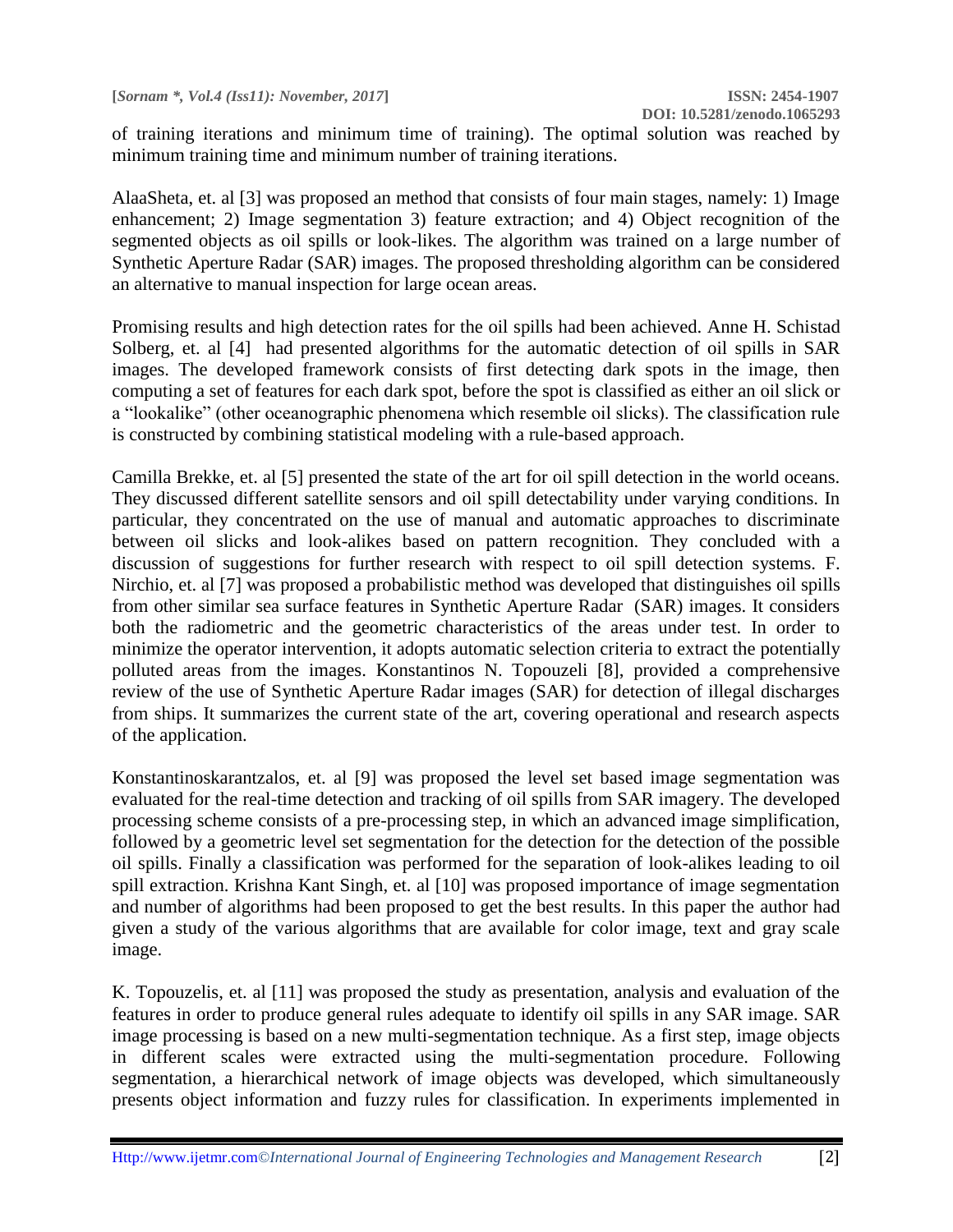# **DOI: 10.5281/zenodo.1065293**

SAR images, the method developed had successfully detected oil spills and look-alikes. Mahinda P. Pathegama, et. al [12] was proposed an algorithm to extract edge-end pixels together with their directional sensitivities as an augmentation to the currently available mathematical models. RadhikaViswanathan, et. al [13] was proposed about the different feature extraction and classification method for oil spill detection and their preliminary results.

In the present work, a new approach was developed and tested to distinguish oil spills from other similar oceanic features in marine SAR images. The discrimination between oil spills and lookalikes is usually done with the use of a classification procedure based on the different values of certain characteristics that have been observed and reported both for oil spills and look-alikes. Dark spot detection has been done using the segmentation methods called Otsu method. Once the dark spots detected, then the features of the detected spots are extracted and classified to discriminate oil spills and look-alikes. Neural networks have been employed to process remote sensing images and have achieved improved accuracy compared to traditional statistical method. However, this method improved by using a classification algorithm called Back Propagation Algorithm for oil spill identification in low-resolution images, is now operative and completely automatic monitoring system.

The remainder of the paper is organized as follows; section 2 describes existing methodology, while section 3 describes the proposed methodology. Experimental results and discussions are drawn in section 4 and section 5 presents conclusion.

#### **2. Materials and Methods**

### **2.1. Existing Methodology**

Cost effective satellite oil spill detection systems have been studied for approximately two decades. The disadvantages of optical sensors, including the absence of any clear discriminating feature between oil spills and the surrounding sea and the unavailability of data at night or in bad weather conditions, do not apply to Synthetic Aperture Radar (SAR) sensors. A typical SARbased oil-spill detection process consists of three stages: image segmentation, feature extraction and classification. The segmentation stage identifies the candidate features within the imagery through a binary classification of image pixels. A feature dataset is then formed by extracting contiguous features from the segmented image and deriving a quantitative description of the shape and form of each feature. The final classification stage uses the feature vector information to segregate oil spills from look-alikes.

The image segmentation was performed using the adaptive thresholding technique. The output of the segmentation stage is a binary image separating dark objects from the background. The binary images obtained after the segmentation stage are processed to derive the boundaries of each object. The next stage involves the generation of a vector of features that quantitatively describe relevant characteristics of the object. SAR images are converted to binary images to segregate dark spots from the background. From this segmented binary image, feature parameters are extracted.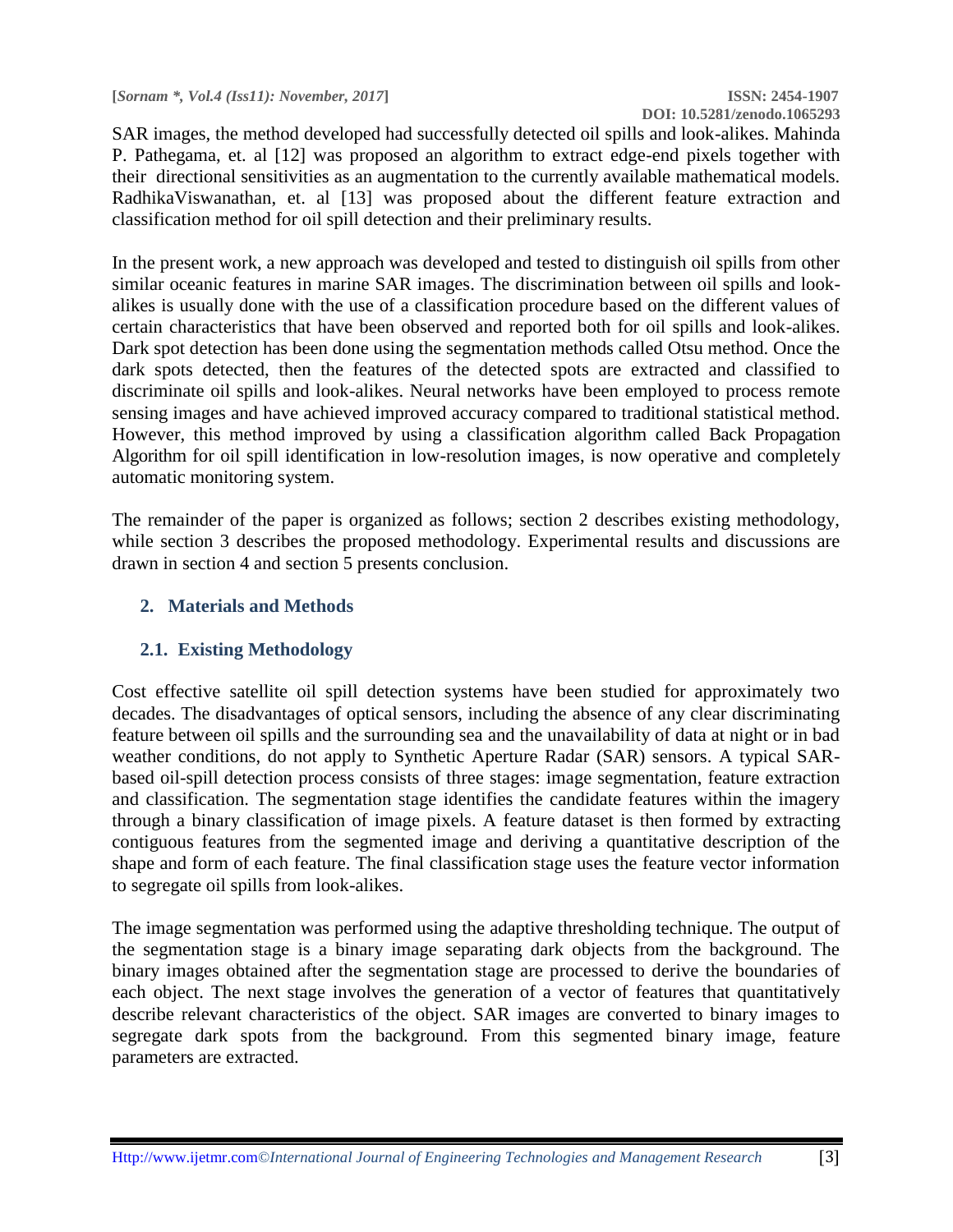In the final processing stage, a K Nearest Neighbors' classifier was used to distinguish oil spills from lookalikes based on the feature vector describing each dark object. The neighbors are taken from a set of objects for which the correct is known. This can be thought of as the training set for the algorithm, though no explicit training step is required. The *k*-nearest neighbor algorithm is sensitive to the local structure of the data. Using this classification method oil spill classification is done.

# **2.2. Proposed Methodology**

In the proposed work, the development of a new approach to SAR oil spill detection using Otsu method and Artificial Neural Networks has been developed. A SAR-based oil-spill detection process consists of three stages; they are dark spot detection, dark spot feature extraction and dark spot classification. Figure 1 shows the oil spill detection system.



Figure 1: Oil Spill Detection System

### **Dark Spot Detection**

The dark spot detection involves segmentation of images [3]. The image segmentation was performed using the segmentation technique called Otsu thresholding. It is used to perform automatically clustering based image thresholding or the reduction of gray-scale image to binary image. Therefore, the output of the segmentation stage is a binary image separating dark object from the background. The algorithm for Otsu method is given.

### **Algorithm for Otsu method**

Step 1: Start

- Step 2: Read the input SAR image (either oil spill or look-alike images).
- Step 3: Reshape the image from 2D gray-scale to 1D image.
- Step 4: Find the histogram of the image.
- Step 5: Initialize a matrix with values from 0 to 255.
- Step 6: Find the weight, mean and the variance for the foreground and background of the image.
- Step 7: Compute result =  $(w_{bk} * var_{bk}) + (w_{fe} * var_{fe})$ .

Where  $w_{fg}$  is a weight of foreground, var $_{fg}$  is a variance of foreground,  $w_{bk}$  is a weight of background and var $_{\text{bk}}$  is a variance of background.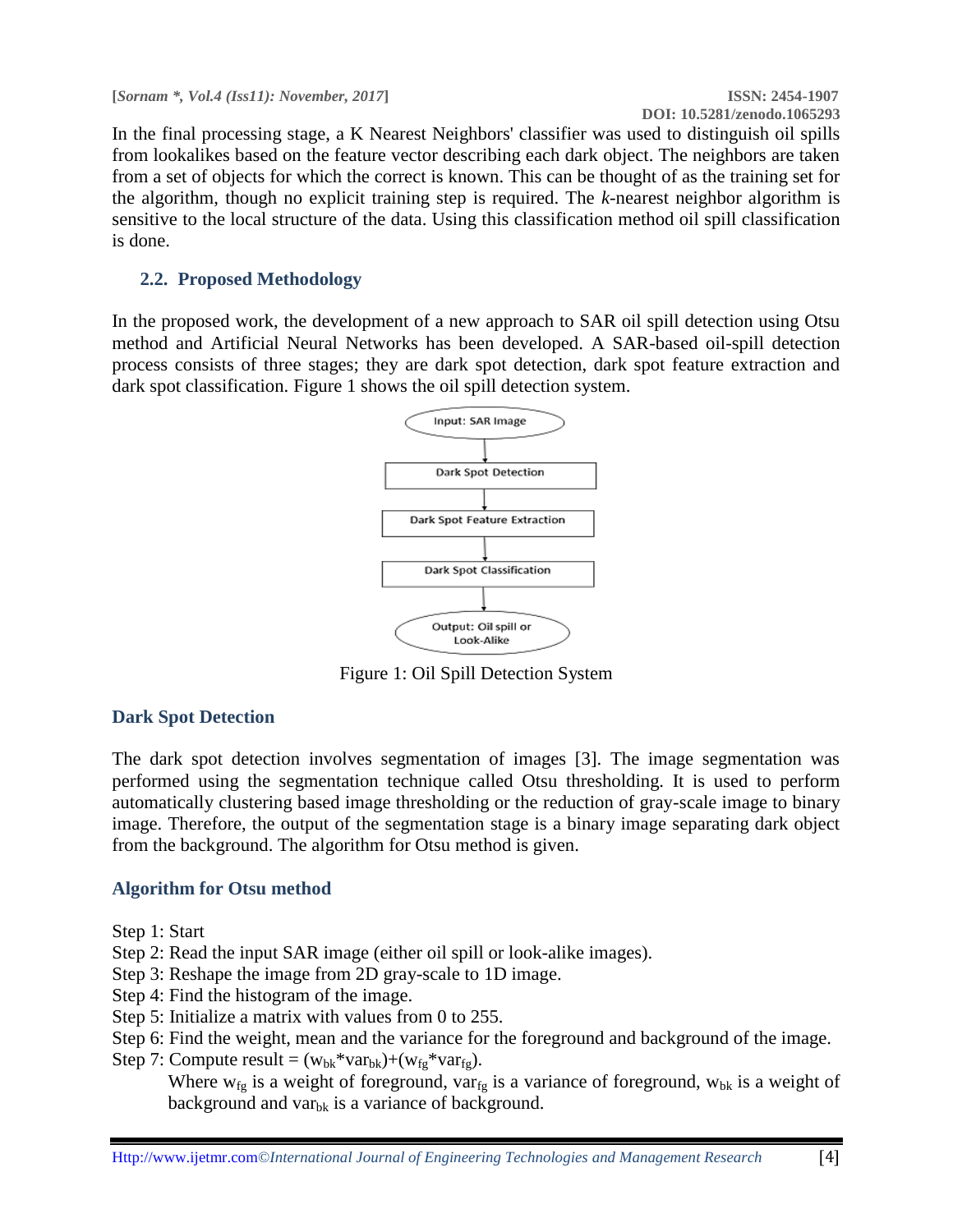Step 8: Obtain the minimum value from the result. Step 9: Finally, convert the image to binary with the calculated threshold value to get the segmented image. Step 10: Stop.

#### **Dark Spot Feature Extraction**

Features are very important for the classification because they are used as inputs to the classifier. Therefore, the combination of features which discriminate oil spills from the look-alikes is of very high importance for the classifier and for the method's accuracy. In general oil spill detection methodologies traditionally use arbitrary selected quantitative and qualitative statistical features for classifying dark objects on SAR images into oil spills or look-alike phenomena. Table 1 shows the feature parameters extracted from the detected dark spot.

| Category                 | <b>Features</b>             |  |  |
|--------------------------|-----------------------------|--|--|
| <b>Gradient Features</b> | <b>Gradient Mean</b>        |  |  |
|                          | Gradient Standard Deviation |  |  |
|                          | Power to Mean Ratio         |  |  |

Table 1: Feature Parameters

In order to determine the most suitable parameters (features) to characterize the slicks, an analysis has been carried out on the gradient features which were used as a feature vector for classifying the dark spots. The combination of features which discriminate the oil spill from the look-alikes is of very high importance for the classifier and for the method's accuracy. The gradient power to mean ratio is used to represent the contrast in the gradient image in quantitative terms.

#### **Dark Spot Classification**

The purpose of the classifier is to differentiate the oil spills from look-alikes. Difficulty intensity of the classification task depends on the variability of the oil spill and look-alike examples [6]. During the training stage classifier learns the patterns from examples and at a later stage it is used to take a decision (classification step). Fig. 2 shows back propagation network with the topology of 3-5-1 neurons.



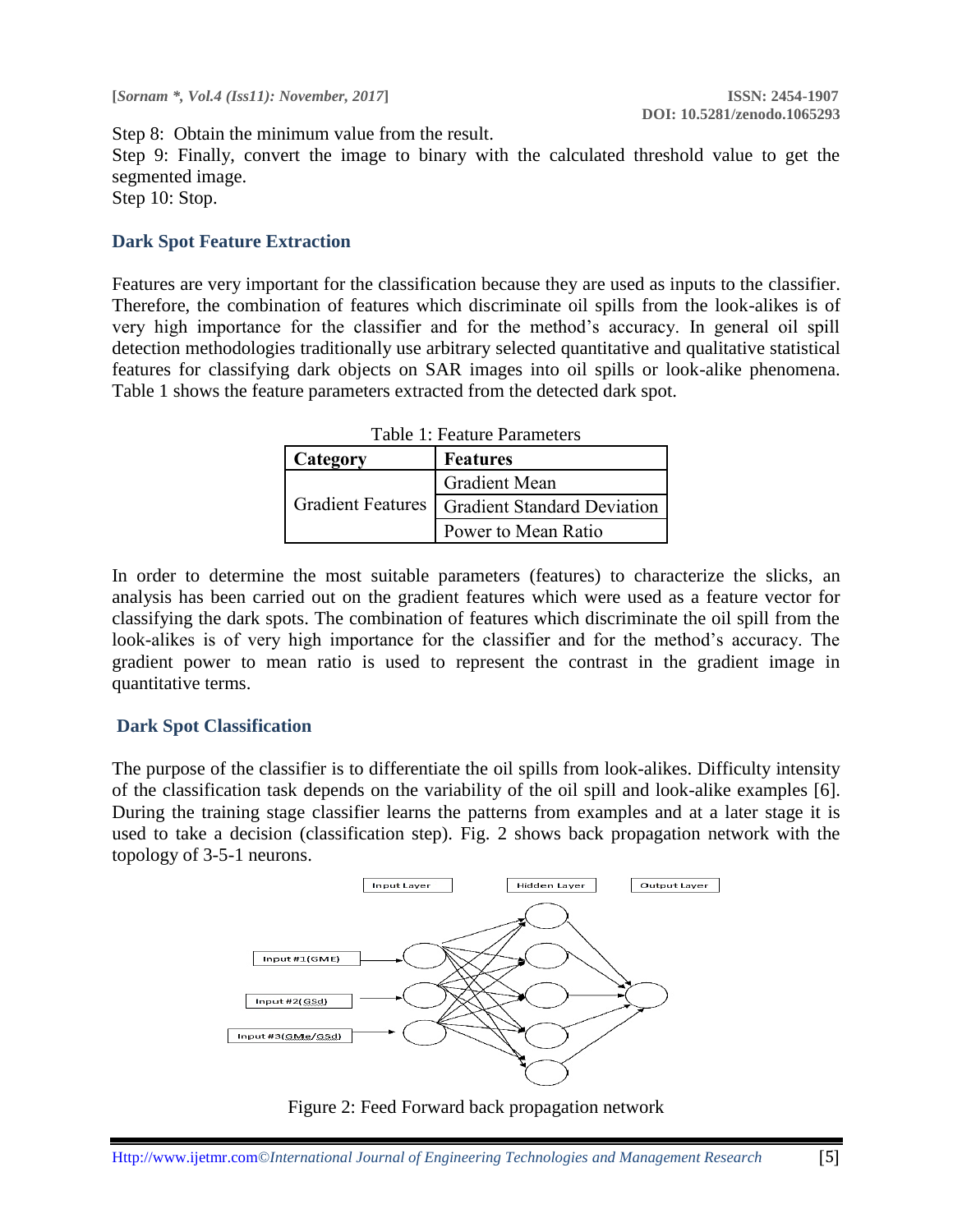A different classification methodology is presented using artificial neural network to classify the dark formations. Artificial neural network is used as a classifier for the discrimination of oil spill from look-alikes. In this proposed method, back propagation algorithm has been implemented for oil spill classification, with network topology as 3-5-1, namely 3 input neurons, 5 neurons in the hidden layer and 1 output neuron.

# **3. Results and Discussions**

In the proposed work, dark spot detection has been carried out by segmenting the spill area using segmentation operation based on Otsu method. Features from the segmented binary image would be extracted, then that feature parameter values were given as an input to the classifier and finally classification technique was implemented using feed forward backpropagation (BPN) algorithm. Finally, testing has been done for finding out the accuracy of classification.

The very first stage of oil spill monitoring system is segmentation operation using Otsu method. The following figure shows the segmentation operation of oil spill and look-alike SAR image.



Figure 3: Otsu thresholding technique applied to the oil spill and look-alike SAR image

The next stage was feature extraction operation. In this, features were extracted from each binary image separating dark objects from the background. In order to construct the network architecture, these features parameter values were given as input to the artificial neural network classification. The statistical feature parameters considered for oil spill and look-alike, for the dataset [6] has been shown in table 2.

| <b>Feature Parameter</b> | Look-alike |            | <b>Oil Spill</b> |            |
|--------------------------|------------|------------|------------------|------------|
|                          | Min        | <b>Max</b> | Min              | <b>Max</b> |
| Grad Mean Spot           | 0.37       | 0.86       | 0.07             | 0.35       |
| Grad Std Spot            | .05        | .40        | 0.49             | $1.00\,$   |
| Grad Power to Mean Ratio | 63         | 2.85       | 2.89             | 6.47       |

Table  $2<sup>i</sup>$  Feature parameters used for oil spill and look-alike cases

It was observed from Table 2, that the values for gradient mean, gradient standard deviation and gradient power to mean ratio were varied between the available examples of oil spill and lookalike spots.

In the final stage, ANN based classifier is used to distinguish oil spills from lookalikes based on the three-element feature vector describing each dark spots. The work reveals that BPN network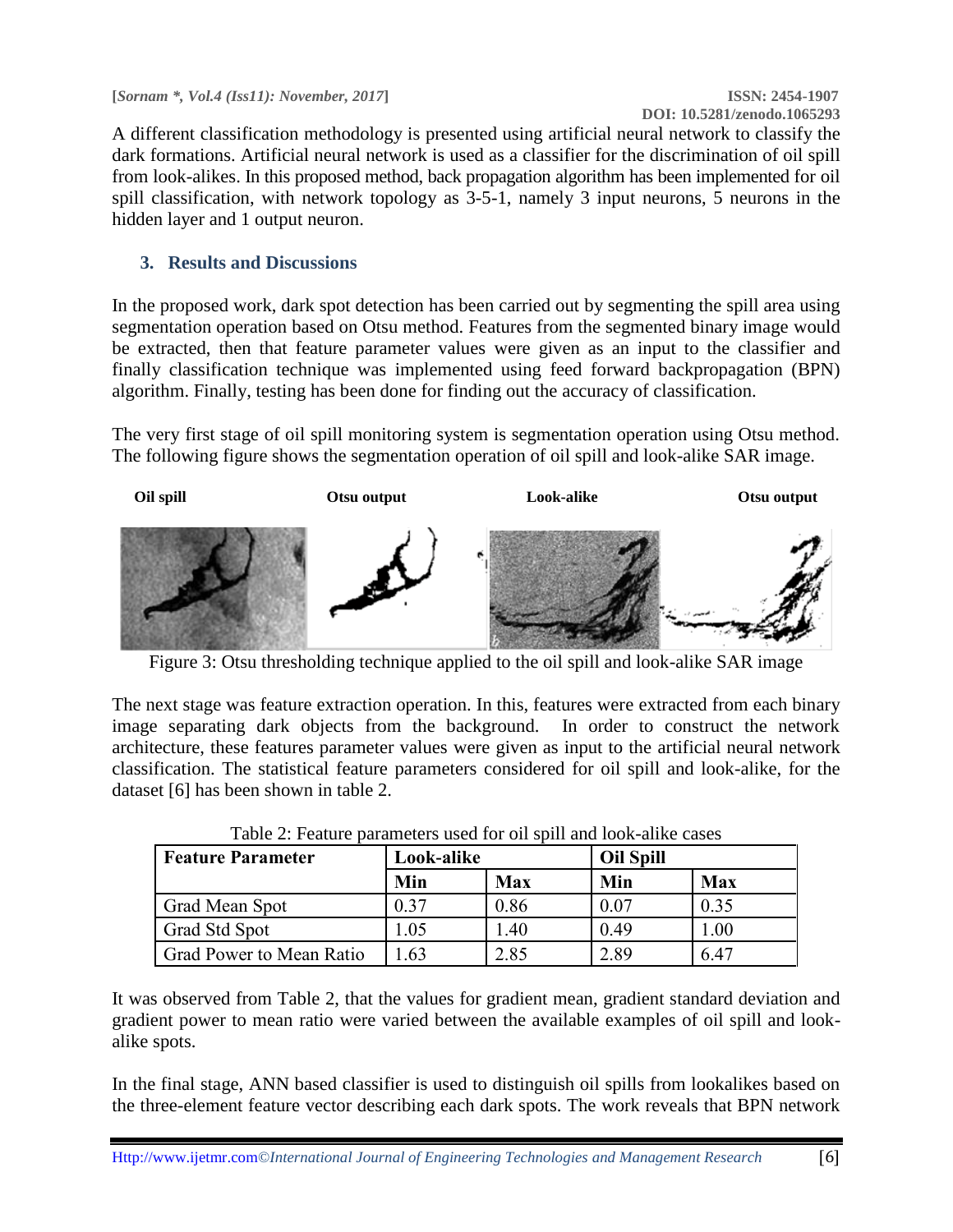**DOI: 10.5281/zenodo.1065293**

recognizing the oil spill from look-alike give more accurate values. In all the cases, the 3-5-1 network architecture proved optimal among the other architectures. Fig. 4 shows the training accuracy of the neural network.



Figure 4: Training accuracy of neural network classifier

| <b>Sample Images</b> | <b>Grad Mean</b> | <b>Grad Std</b> | <b>Power Ratio</b> | <b>Result</b> | <b>Classified</b> |
|----------------------|------------------|-----------------|--------------------|---------------|-------------------|
| Image 1              | 0.3289           | 0.9537          | 2.8990             | Oil spill     | Yes               |
| Image 2              | 0.1039           | 0.5788          | 5.5705             | Oil spill     | Yes               |
| Image 3              | 0.1904           | 0.7686          | 4.0358             | Oil spill     | Yes               |
| Image 4              | 0.1419           | 0.6558          | 4.6208             | Oil spill     | Yes               |
| Image 5              | 0.1930           | 0.7612          | 3.9429             | Oil spill     | Yes               |
| Image 6              | 0.2687           | 0.9058          | 3.3702             | Oil spill     | Yes               |
| Image 7              | 0.1201           | 0.5519          | 4.5924             | Oil spill     | Yes               |
| Image 8              | 0.1247           | 0.6328          | 5.0723             | Oil spill     | Yes               |
| Image 9              | 0.3832           | 1.0520          | 2.7448             | Look Alike    | Yes               |
| Image 10             | 0.1475           | 0.6807          | 4.6134             | Oil spill     | Yes               |
| Image 11             | 0.1898           | 0.7727          | 4.0712             | Oil spill     | Yes               |
| Image 12             | 0.2751           | 0.9111          | 3.3113             | Oil spill     | Yes               |
| Image 13             | 0.3717           | 1.0535          | 2.8343             | Look Alike    | Yes               |
| Image 14             | 0.2120           | 0.8059          | 3.8010             | Oil spill     | Yes               |
| Image 15             | 0.0766           | 0.4955          | 6.4675             | Oil spill     | Yes               |
| Image 16             | 0.3032           | 0.9558          | 3.1515             | Oil spill     | Yes               |
| Image 17             | 0.1071           | 0.5851          | 5.4594             | Oil spill     | Yes               |
| Image 18             | 0.8573           | 1.4000          | 1.6329             | Look Alike    | Yes               |
| Image 19             | 0.2587           | 0.8876          | 3.4305             | Oil spill     | Yes               |
| Image 20             | 0.2940           | 0.9336          | 3.1755             | Oil spill     | Yes               |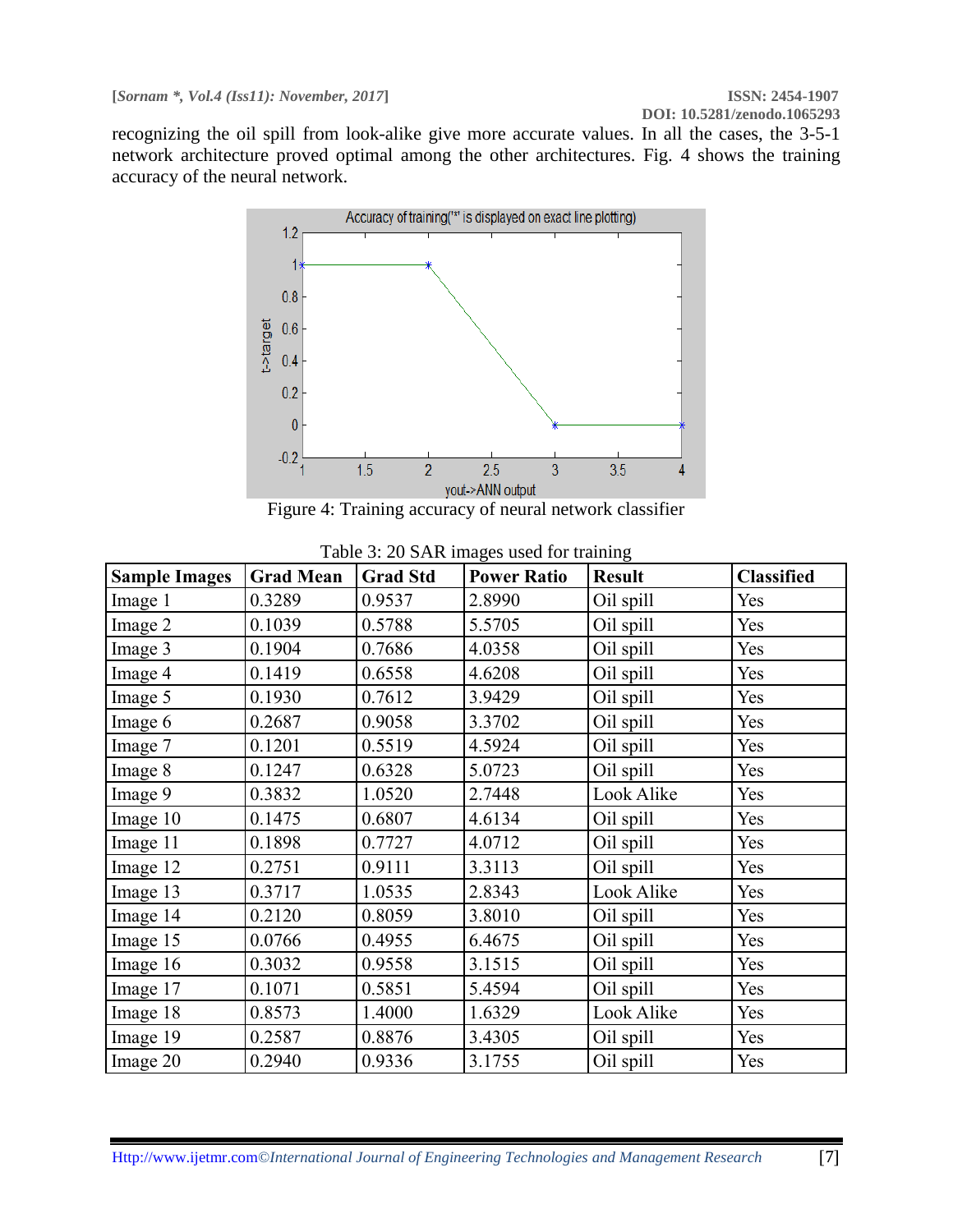| <b>Sample Images</b> | <b>Grad Mean</b> | <b>Grad Std</b> | $\frac{1}{2}$<br><b>Power Ratio</b> | <b>Result</b> | <b>Classified</b> |
|----------------------|------------------|-----------------|-------------------------------------|---------------|-------------------|
| Image 1              | 0.1614           | 0.6986          | 4.3279                              | Oil spill     | Yes               |
| Image 2              | 0.5594           | 1.2285          | 2.1960                              | Look Alike    | Yes               |
| Image 3              | 0.1493           | 0.6850          | 4.5875                              | Oil spill     | Yes               |
| Image 4              | 0.1892           | 0.7732          | 4.0856                              | Oil spill     | Yes               |
| Image 5              | 0.1644           | 0.7052          | 4.2883                              | Oil spill     | Yes               |
| Image 6              | 0.2199           | 0.8265          | 3.7576                              | Oil spill     | Yes               |
| Image 7              | 0.1495           | 0.6895          | 4.6105                              | Oil spill     | N <sub>o</sub>    |
| Image 8              | 0.2257           | 0.8022          | 3.5531                              | Oil spill     | Yes               |
| Image 9              | 0.7573           | 1.3266          | 1.7515                              | Look Alike    | No                |
| Image 10             | 0.2619           | 0.9012          | 3.4404                              | Oil spill     | Yes               |
| Image 11             | 0.1344           | 0.6550          | 4.8719                              | Oil spill     | Yes               |
| Image 12             | 0.4166           | 1.0992          | 2.6386                              | Look Alike    | Yes               |
| Image 13             | 0.2382           | 0.8083          | 3.3922                              | Oil spill     | Yes               |
| Image 14             | 0.1451           | 0.6688          | 4.6063                              | Oil spill     | Yes               |
| Image 15             | 0.2219           | 0.8220          | 3.7032                              | Oil spill     | Yes               |

Table 4: Testing of 15 SAR images after training

The developed system has been applied and tested with thirty five ESA and ENVISAT SAR images, which are available from the CEARAC SAR image database [6]. The above tables (Table 3 and Table 4) show training and testing of oil spill and look-alike SAR images in classification. So, it has been found that artificial neural network based on Backpropagation algorithm achieves the optimal result in discriminating oil spill from look-alike, since most of SAR images are correctly classified. The overall success rate of BPN network is shown in table 5.

| <b>Table 5: BPN Success Rate</b> |  |  |  |
|----------------------------------|--|--|--|
|----------------------------------|--|--|--|

| Category   | <b>Classification Result</b> |                       |                     |
|------------|------------------------------|-----------------------|---------------------|
|            | <b>Correctly Classified</b>  | <b>Mis-Classified</b> | <b>Success Rate</b> |
| Oil Spill  | 28                           |                       | $96.5\%$            |
| Look-alike |                              |                       | 83 %                |

| Table 6: Comparison between Existing Work and Proposed Work |  |  |  |
|-------------------------------------------------------------|--|--|--|
|                                                             |  |  |  |
|                                                             |  |  |  |

| Category         | <b>K</b> Nearest Neighbors Algorithm | <b>Back Propagation Algorithm</b> |
|------------------|--------------------------------------|-----------------------------------|
| Number of Images | 30                                   |                                   |
| Success Rate     | 86%                                  | 94%                               |

From table 6, comparison between K nearest neighbor algorithm and Back propagation algorithm shows that the BPN algorithm gives better result than the K Nearest Neighbors algorithm, in the case of accurate classification of segmented dark objects. Fig. 5 and Fig.6 shows a sample output of the classification using Artificial Neural Network classifier.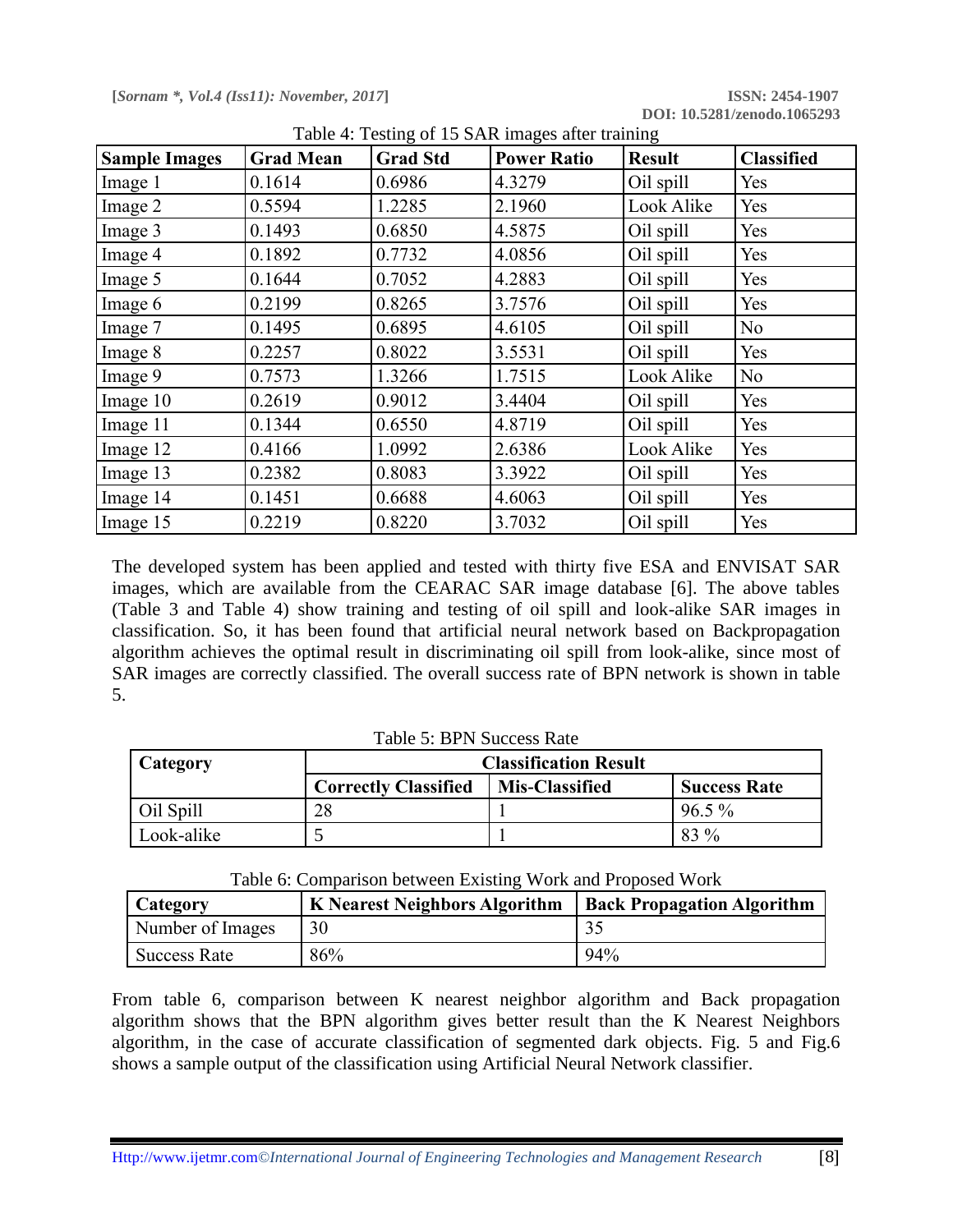

Figure 5: Final classification of oil spill through ANN training



Natural slick(Look-alike) detected Figure 6: Final classification of look-alike through ANN training

### **4. Conclusion**

In the proposed method, an oil spill detection algorithm was implemented by hybridizing Otsu method and artificial neural network technique. The presented algorithm can distinguish between oil spills and look-alikes. The experimental results demonstrate that the proposed segmentation algorithm has the ability to detect the dark spot correctly and neural network was used as a classifier for discriminating the oil spills from look-alikes. Oil spill classification accuracies were highly dependent on the feature set selection. Here gradient features were used for the evaluation criteria for classification. The classification stage achieved an accuracy of 94%. Hence, this accuracy of algorithm shows that the system is valuable in order to reduce the amount of images for manual inspection in an operational oil spill detection service. The largest challenge in detection of oil spills in SAR images is accurate discrimination between oil spills and lookalikes. As the system is based on neural network training, the quality of the detection increases with increasing amount of data.

### **References**

[1] A. Akkartal, F. Sunara, The Usage Of Radar Images In Oil Spill Detection, The International Archives of the Photogrammetry, Remote Sensing and Spatial Information Sciences. Vol. XXXVII. Part B8. Beijing 2008.